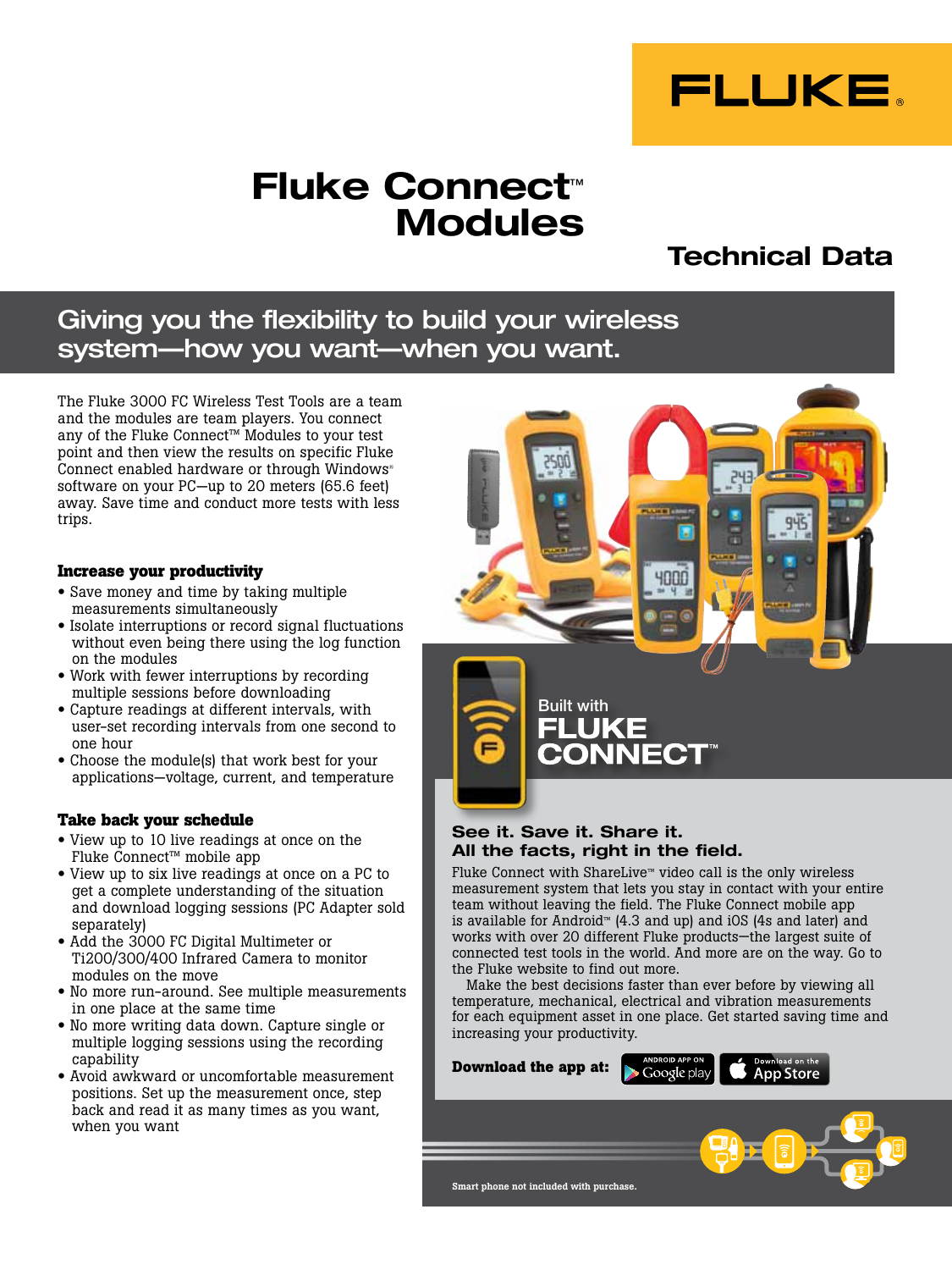

# **Fluke a3000 FC Wireless AC Current Clamp Module**

A fully functional true-rms current clamp meter that wirelessly relays measurements to other Fluke Connect™ enabled master units, listed below.

- Fluke 3000 FC DMM
- Fluke Ti200/300/400 Infrared Camera
- PC via optional pc3000 FC Adapter
- Fluke Connect Mobile app

#### **a3000 FC main features include:**

- True-rms ac clamp meter
- Measure up to 400 A ac
- Use as a standalone meter or as part of the system
- Logging function for recording and saving up to 65,000 readings
- Inrush function

# a3000 FC general specifications

**LETER A3000 FC**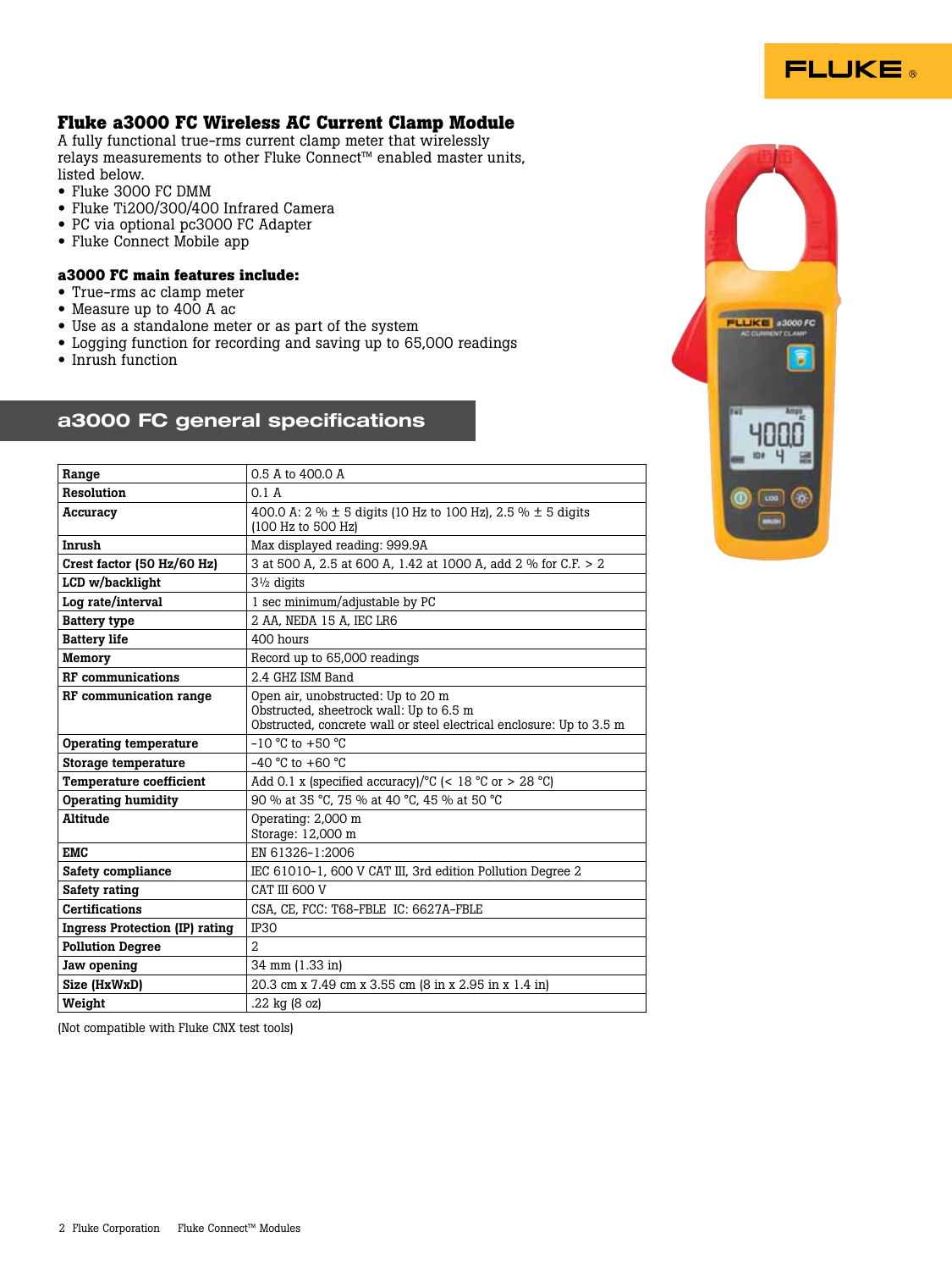

# **Fluke a3001 FC Wireless iFlex AC Current Module**

A true-rms current clamp meter that wirelessly relays measurements to other Fluke Connect™ enabled master units, listed below.

- Fluke 3000 FC DMM
- Fluke Ti200/300/400 Infrared Camera
- PC via optional pc3000 FC Adapter
- Fluke Connect Mobile app

The iFlex™ Wireless Current Module allows you to measure around awkward sized conductors or get into tight spaces and makes wire access easier.

- Contains: One true-rms flexible current meter and one iFlex i2500-10 Flexible Current Probe
- Measure up to 2500 A ac
- Use as a standalone meter or as part of the system
- Logging function for recording and saving up to 65,000 readings
- Inrush function
- Magnetic hanging strap



Ħ

# a3001 FC general specifications

| 0.5 A to 2500 A AC                                                                                                                                    |
|-------------------------------------------------------------------------------------------------------------------------------------------------------|
| 0.1A                                                                                                                                                  |
| $3\% \pm 5$ digits (5 Hz to 500 Hz)                                                                                                                   |
| 3.0 at 1100 A, 2.5 at 1400 A, 1.42 at 2500 A, add 2 % for C.F. > 2                                                                                    |
| $3\frac{1}{2}$ digits                                                                                                                                 |
| 1 sec minimum/adjustable by PC or front panel                                                                                                         |
| 2 AA, NEDA 15 A, IEC LR6                                                                                                                              |
| 400 hours                                                                                                                                             |
| Record up to 65,000 readings                                                                                                                          |
| 2.4 GHZ ISM Band                                                                                                                                      |
| Open air, unobstructed: Up to 20 m<br>Obstructed, sheetrock wall: Up to 6.5 m<br>Obstructed, concrete wall or steel electrical enclosure: Up to 3.5 m |
| $-10$ °C to $+50$ °C                                                                                                                                  |
| $-40$ °C to $+60$ °C                                                                                                                                  |
| Add 0.1 X (specified accuracy)/ $°C$ (<18 $°C$ or >28 $°C$ )                                                                                          |
| 90 % at 35 °C, 75 % at 40 °C, 45 % at 50 °C                                                                                                           |
| Operating: 2,000 m<br>Storage: 12,000 m                                                                                                               |
| EN 61326-1:2006                                                                                                                                       |
| IEC 61010-1, 600 V CAT IV/1000 V CAT III, 3rd edition Pollution<br>Degree 2                                                                           |
| CAT IV 600 V, CAT III 1000 V                                                                                                                          |
| CSA, CE, FCC: T68-FBLE IC: 6627A-FBLE                                                                                                                 |
| IP42                                                                                                                                                  |
| $\overline{2}$                                                                                                                                        |
| 25.4 cm (10 in) coil                                                                                                                                  |
| 16.5 cm x 6.35 cm x 1.4 cm (6.5 in x 2.5 in x 1.4 in)                                                                                                 |
| .22 kg (8 oz)                                                                                                                                         |
|                                                                                                                                                       |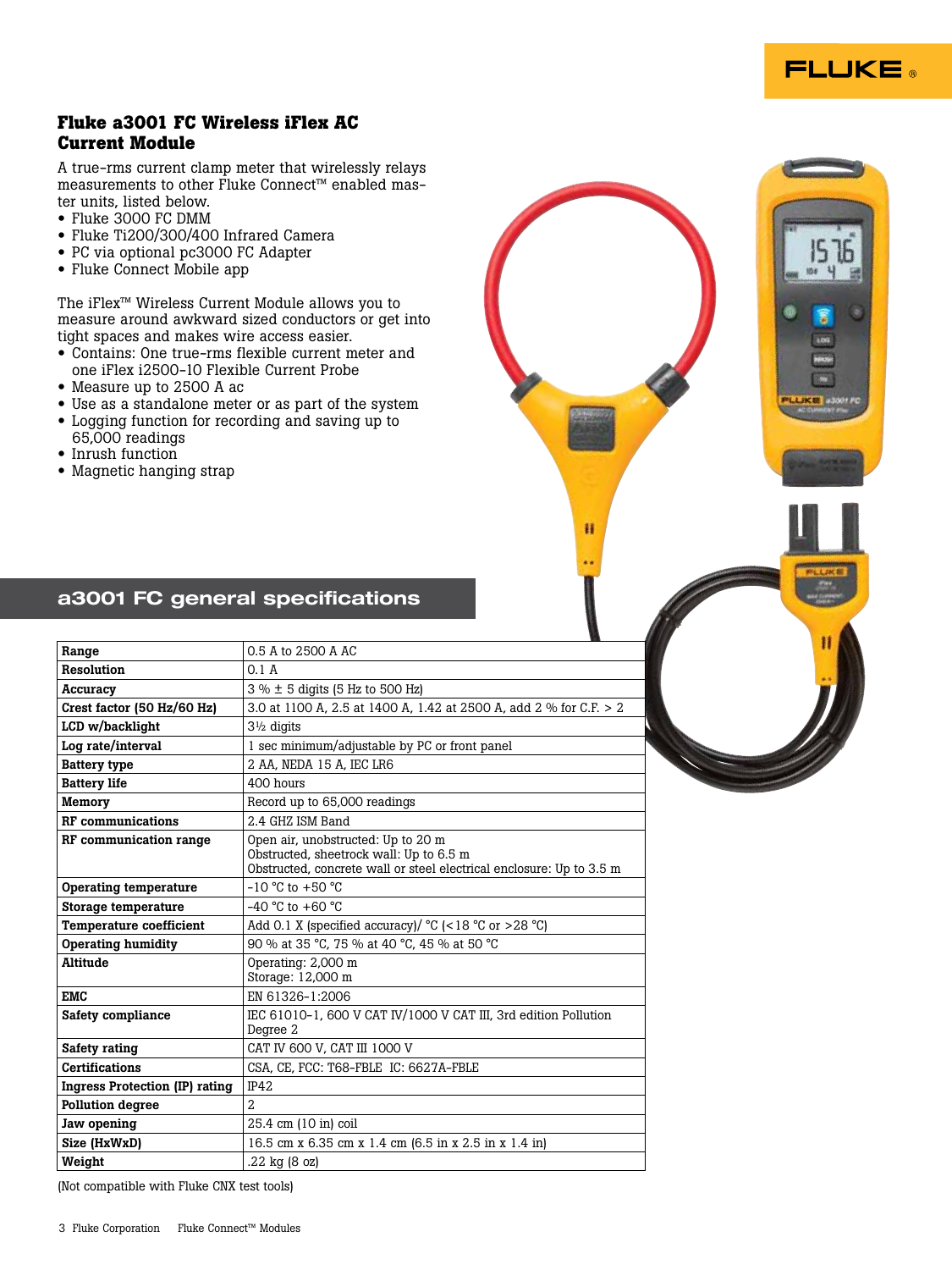

# **Fluke a3002 FC Wireless AC/DC Current Module**

Designed to be used with the i410 or i1010 ac/dc current clamps (not included with module). AC/DC current module that wirelessly relays measurements from the i410 or i1010 clamp accessory to other Fluke Connect™ enabled master units, listed below.

- Fluke 3000 FC DMM
- Fluke Ti200/300/400 Infrared Camera
- PC via optional pc3000 FC Adapter
- Fluke Connect Mobile app

## **a3002 FC main features include:**

- Measure up to 400 A ac or 400 A dc with i410 (sold separately)
- Measure up to 600 A ac or 1000 A dc with i1010 (sold separately)
- Use as a standalone meter or as part of the system
- Logging function for recording and saving up to 65,000 readings
- Magnetic hanging strap

Accuracy is specified for 1 year after calibration, at operating temperatures of 18 °C to 28 °C, with relative humidity at 0 % to 90 %. Accuracy specifications take the form of  $\pm$  | % of Reading ] + [ Number of least significant digits ]). Dc ranges are autoranging. Ac accuracy is specified from 1 % to 110 % of the range. dc accuracy is specified from  $-110\%$  to  $110\%$  of range.

## **AC/DC current**

| Function | Range   | Resolution | <b>Accuracy</b> |
|----------|---------|------------|-----------------|
| A dc     | 1000 A  | 0.1 A      | $(0.5\% + 3)$   |
| i A ac   | 600.0 A | 0.1 A      | $(1.0 \% + 3)$  |

1 AC accuracy is specified from 45 Hz to 1000 Hz

# a3002 FC general specifications

| Maximum voltage between<br>terminal and earth ground<br>(module) | 30 V dc or ac rms                                                                                                                                     |
|------------------------------------------------------------------|-------------------------------------------------------------------------------------------------------------------------------------------------------|
| LCD w/backlight                                                  | $3\frac{1}{2}$ digits, 6000 counts, 4/sec update rate                                                                                                 |
| Log rate/Interval                                                | Adjustable by PC from 1 sec to 1 hr, default 1 min                                                                                                    |
| <b>Battery type</b>                                              | 2 AA Alkaline batteries, NEDA 15A, IEC LR6                                                                                                            |
| <b>Battery life</b>                                              | 400 hours minimum                                                                                                                                     |
| Memory                                                           | Record up to 65,000 readings                                                                                                                          |
| <b>RF</b> communications                                         | 2.4 GHz ISM Band                                                                                                                                      |
| RF communication range                                           | Open air, unobstructed: Up to 20 m<br>Obstructed, sheetrock wall: Up to 6.5 m<br>Obstructed, concrete wall or steel electrical enclosure: Up to 3.5 m |
| Operating temperature                                            | $-10$ °C to $+50$ °C                                                                                                                                  |
| Storage temperature                                              | $-40$ °C to $+60$ °C                                                                                                                                  |
| <b>Temperature coefficient</b>                                   | 0.1 X (specified accuracy)/ $^{\circ}$ C (< 18 $^{\circ}$ C or > 28 $^{\circ}$ C)                                                                     |
| <b>Relative humidity</b>                                         | 0 % to 90 % (0 °C to 35 °C), 0 % to 75 % (35 °C to 40 °C),<br>0 % to 45 % (40 °C to 50 °C)                                                            |
| <b>EMC</b>                                                       | IEC 61236-1, Portable                                                                                                                                 |
| Safety compliance                                                | Protected to IEC 61010-1, 600 V CAT IV / 1000 V CAT III, 3rd edition<br>Pollution Degree 2                                                            |
| <b>Certifications</b>                                            | CSA, CE, FCC: T68-FBLE IC: 6627A-FBLE                                                                                                                 |
| <b>Ingress Protection (IP) rating</b>                            | <b>IP42</b>                                                                                                                                           |
| Size (HxWxD)                                                     | 160 mm x 66 mm x 38 mm (6.3 in x 2.6 in x 1.5 in)                                                                                                     |
| Weight                                                           | 0.255 kg (9 oz)                                                                                                                                       |

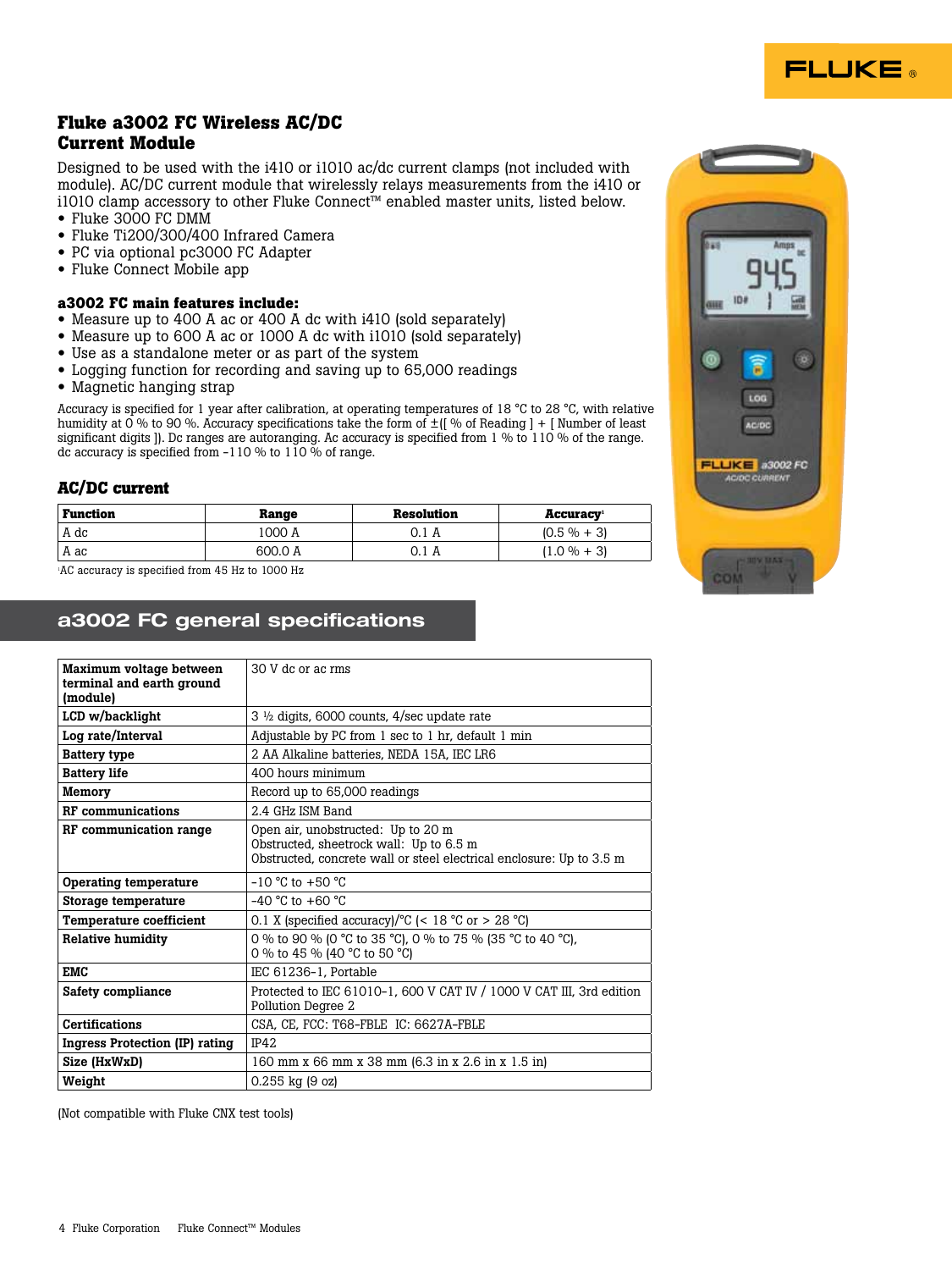# **FLUKE**

# **Fluke v3000 FC Wireless True-rms AC Voltage Module**

A fully functional true-rms voltage meter that wirelessly relays ac voltage measurements to other Fluke Connect™ enabled master units, listed below.

- Fluke 3000 FC DMM
- Fluke Ti200/300/400 Infrared Camera
- PC via optional pc3000 FC Adapter
- Fluke Connect Mobile app

#### **v3000 FC main features include:**

- True-rms ac voltage module
- Measure up to 1000 V
- Use as a standalone meter or as part of the system
- Logging function for recording and saving up to 65,000 readings
- TL224 Test Leads
- AC285 Alligator Clips
- Magnetic hanging strap

Accuracy is specified as  $\pm$  ([% of reading] + [number of least significant digits]). All ranges are autoranging. Accuracy is specified from 5 % to 100 % of the range obtained by autoranging, from 18 °C to 28 °C.

#### **AC voltage**

|                    | Resolution | Accuracy <sup>2,3,4</sup>    |                 |  |
|--------------------|------------|------------------------------|-----------------|--|
| Range <sup>1</sup> |            | 45 Hz to 500 Hz              | 500 Hz to 1 kHz |  |
| 6,000 V            | 0.001 V    |                              |                 |  |
| 60.00 V            | 0.01 V     | $1.0 \% + 3$<br>$2.0 \% + 3$ |                 |  |
| 600.0 V            | 0.1 V      |                              |                 |  |
| 1000 V             | ΙV         |                              |                 |  |

<sup>1</sup> All ac voltage ranges are specified from 1 % of range to 100 % of range.

2 Crest factor of ≤ 3 at full scale up to 500 V, decreasing linearly to crest factor ≤ 1.5 at 1000 V.

 $^{\circ}$  For non-sinusoidial waveforms, add –(2 % of reading + 2 % full scale) typical, for crest factor up to 3.

 $4$  Do not exceed  $10^{\circ}$  V–Hz.

# v3000 FC general specifications

| $3\frac{1}{2}$ digits, 6000 counts, updates $4/sec$                                                                                                   |
|-------------------------------------------------------------------------------------------------------------------------------------------------------|
| 2 AA, NEDA 15 A, IEC LR6                                                                                                                              |
| $400$ Hours                                                                                                                                           |
| Record up to 65000 readings                                                                                                                           |
| 2.4 GHZ ISM Band                                                                                                                                      |
| Open air, unobstructed: Up to 20 m<br>Obstructed, sheetrock wall: Up to 6.5 m<br>Obstructed, concrete wall or steel electrical enclosure: Up to 3.5 m |
| $-10$ °C to $+50$ °C                                                                                                                                  |
| $-40$ °C to $+60$ °C                                                                                                                                  |
| 0.1 X (specified accuracy)/ $^{\circ}$ C (< 18 $^{\circ}$ C or > 28 $^{\circ}$ C)                                                                     |
| 90 % at 35 °C, 45 % at 40 °C, 45 % at 50 °C                                                                                                           |
| Operating: 2,000 m<br>Storage: 12,000 m                                                                                                               |
| EN 61326-1:2006                                                                                                                                       |
| ANSI/ISA 61010-1 / (82.02.01): 3rd edition<br>CAN/CSA-C22.2 No 61010-1-12: 3rd edition<br>UL 61010-1: 3rd edition<br>IEC/EN 61010-1:2010              |
| CAT IV 600 V, CAT III 1000 V                                                                                                                          |
| CSA, CE, FCC: T68-FBLE IC: 6627A-FBLE                                                                                                                 |
| <b>IP42</b>                                                                                                                                           |
| $\mathfrak{D}$                                                                                                                                        |
| 16.5 cm x 6.35 cm x 1.4 cm (6.5 in x 2.5 in x 1.4 in)                                                                                                 |
| .22 kg (8 oz)                                                                                                                                         |
|                                                                                                                                                       |

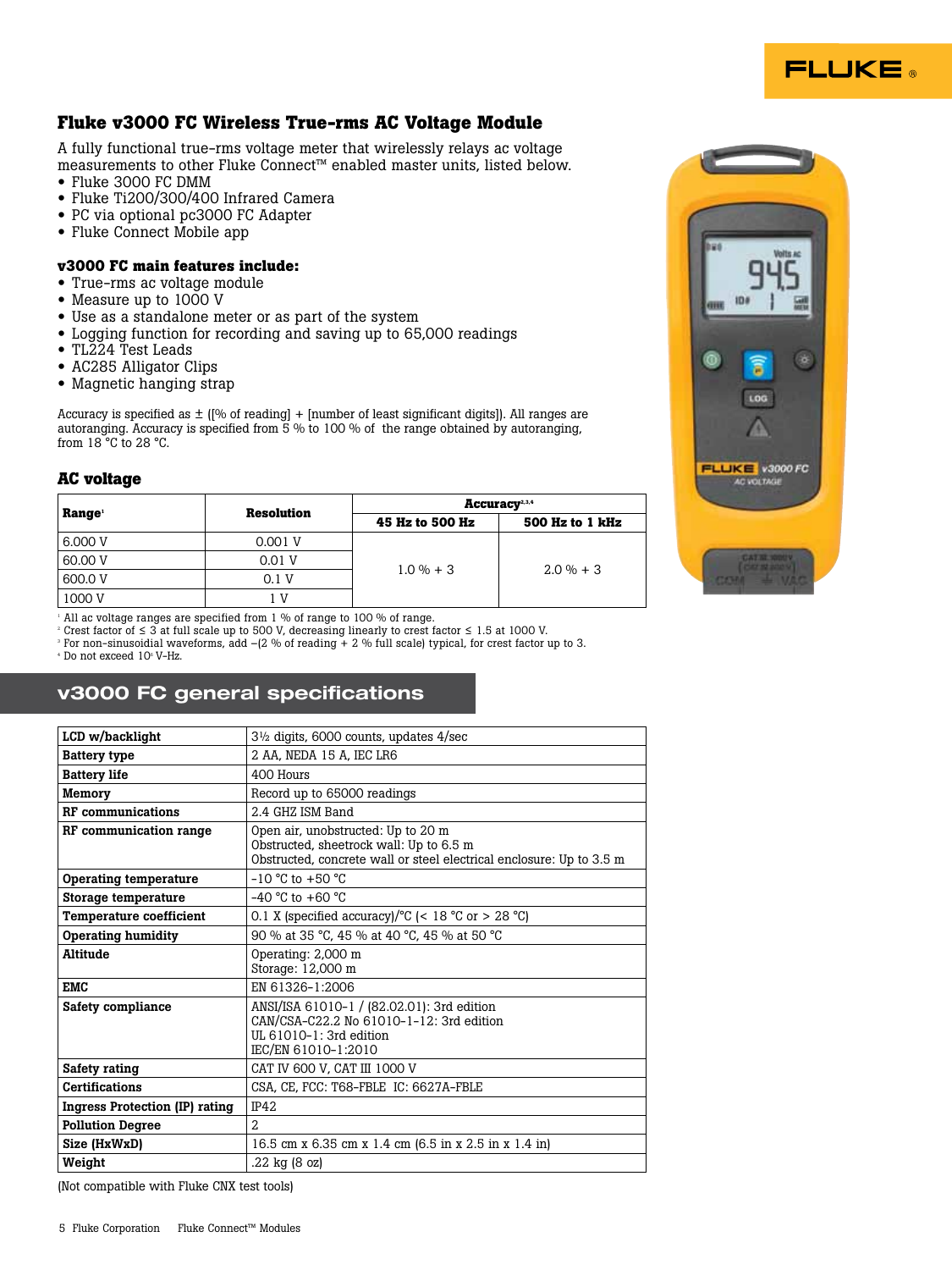

# **Fluke v3001 FC Wireless DC Voltage Module**

A fully functional dc voltage meter that wirelessly relays dc voltage measurements to other Fluke Connect™ enabled master units, listed below.

- Fluke 3000 FC DMM
- Fluke Ti200/300/400 Infrared Camera
- PC via optional pc3000 FC Adapter
- Fluke Connect Mobile app

#### **v3001 FC main features include:**

- Measure up to 1000 V dc
- Use as a standalone meter or as part of the system
- Logging function for recording and saving up to 65,000 readings
- TL222 Test Leads
- AC220 Alligator Clips
- Magnetic hanging strap

Accuracy is specified for 1 year after calibration, at operating temperatures of 18 °C to 28 °C, with relative humidity at 0 % to 90 %. Accuracy specifications take the form of ±([ % of Reading ] + [ Number of least significant digits ]).All ranges are autoranging. Accuracy is specified from the range obtained by autoranging, from 18 °C to 28 °C.

| <b>DC</b> voltage |          |                   |                 |
|-------------------|----------|-------------------|-----------------|
| <b>Function</b>   | Range    | <b>Resolution</b> | <b>Accuracy</b> |
| mV dc             | 600.0 mV | $0.1$ mV          | $0.09\% + 3$    |
| V dc              | 6,000 V  | 0.001 V           | $0.09 \% + 3$   |
|                   | 60.00 V  | 0.01V             |                 |
|                   | 600.0 V  | 0.1V              |                 |
|                   | 1000 V   | 1 V               | $0.15% + 2$     |



# v3001 FC general specifications

| LCD w/backlight                | $3 \frac{1}{2}$ digits, 6000 counts, 4/sec update rate                                                                                                |
|--------------------------------|-------------------------------------------------------------------------------------------------------------------------------------------------------|
| <b>Battery type</b>            | 2 AA Alkaline batteries, NEDA 15A, IEC LR6                                                                                                            |
| Log rate/Interval              | Adjustable by PC from 1 sec to 1 hr, default 1 min                                                                                                    |
| <b>Battery life</b>            | 400 hours minimum                                                                                                                                     |
| Memory                         | Record up to 65,000 readings                                                                                                                          |
| <b>RF</b> communications       | 2.4 GHz ISM Band                                                                                                                                      |
| RF communication range         | Open air, unobstructed: Up to 20 m<br>Obstructed, sheetrock wall: Up to 6.5 m<br>Obstructed, concrete wall or steel electrical enclosure: Up to 3.5 m |
| Operating temperature          | $-10$ °C to $+50$ °C                                                                                                                                  |
| Storage temperature            | $-40$ °C to $+60$ °C                                                                                                                                  |
| <b>Temperature coefficient</b> | 0.1 X (specified accuracy)/ $\degree$ C (< 18 $\degree$ C or > 28 $\degree$ C)                                                                        |
| Relative humidity              | 0 % to 90 % (0 °C to 35 °C), 0 % to 75 % (35 °C to 40 °C),<br>0 % to 45 % (40 °C to 50 °C)                                                            |
| EMC                            | IEC 61236-1, Portable                                                                                                                                 |
| <b>Safety Compliance</b>       | IEC 61010-1, 600 V CAT IV / 1000 V CAT III, 3rd edition<br>Pollution Degree 2                                                                         |
| <b>Certifications</b>          | CSA, CE, FCC: T68-FBLE IC: 6627A-FBLE                                                                                                                 |
| Ingress Protection (IP) rating | <b>IP42</b>                                                                                                                                           |
| Size (HxWxD)                   | 160 mm x 66 mm x 38 mm (6.3 in x 2.6 in x 1.5 in)                                                                                                     |
| Weight                         | $0.255$ kg (9 oz)                                                                                                                                     |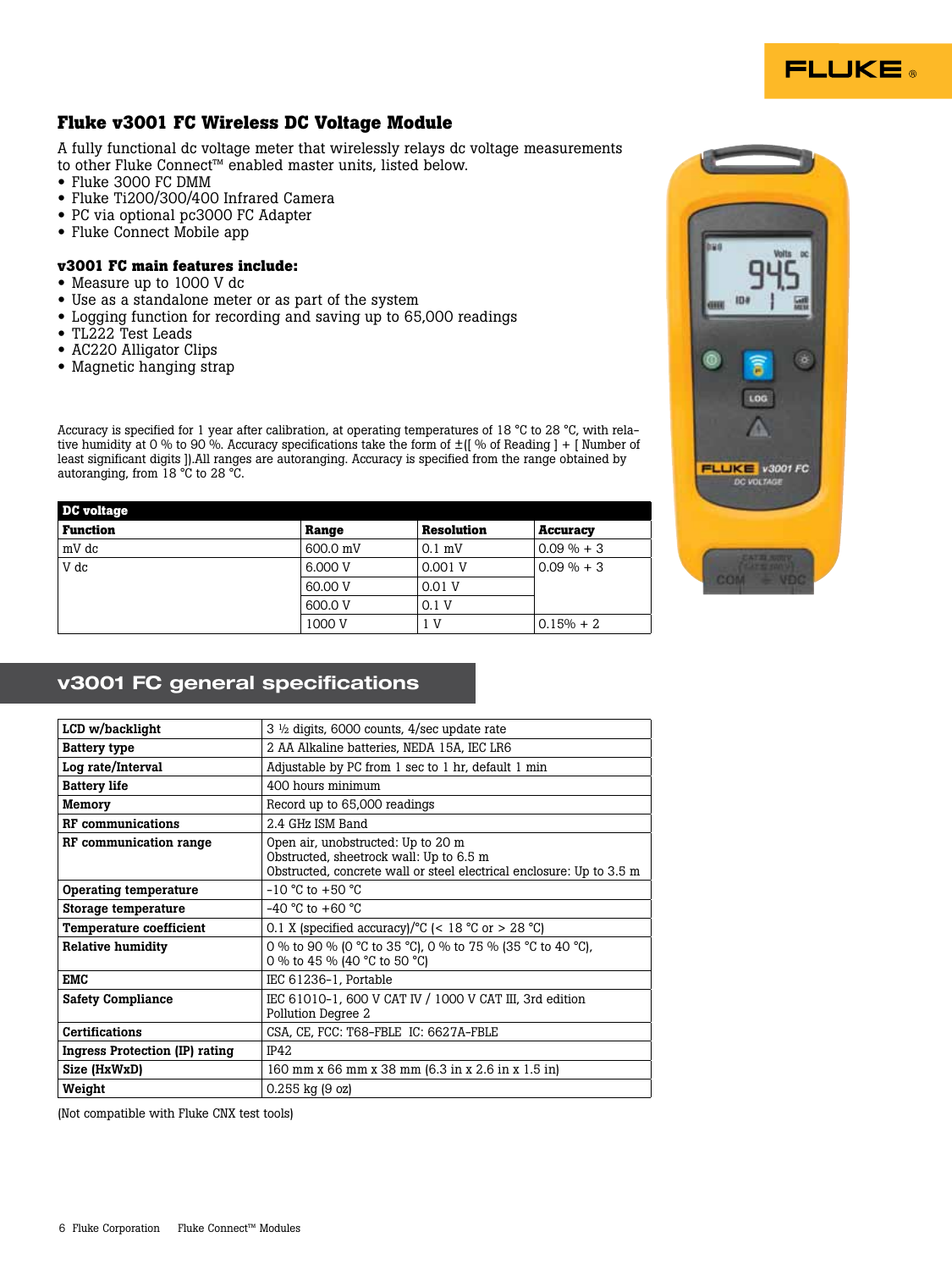

# **Fluke t3000 FC Wireless K-Type Temperature Module**

A versatile K-type thermocouple thermometer wirelessly relays measurements to other Fluke Connect™ enabled master units, listed below.

- Fluke 3000 FC DMM
- Fluke Ti200/300/400 Infrared Camera
- PC via optional pc3000 FC Adapter
- Fluke Connect Mobile app

#### **t3000 FC main features include:**

- K-type Thermocouple Thermometer
- 80PK-1 K-type Bead Thermocouple
- Use as a standalone meter or as part of the system
- Logging function for recording and saving up to 65,000 readings
- Magnetic hanging strap
- Other K-type temperature probes also available

# t3000 FC general specifications

| Range                                 | K-type: -200 °C to 1372 °C                                                                                                                            |
|---------------------------------------|-------------------------------------------------------------------------------------------------------------------------------------------------------|
| Resolution                            | $0.1 \text{ }^{\circ}C$                                                                                                                               |
| Accuracy                              | $\pm$ [0.5 % + 0.3 °C] counts                                                                                                                         |
| Input terminals                       | K-type mini                                                                                                                                           |
| LCD w/backlight                       | $3\frac{1}{2}$ digits                                                                                                                                 |
| Log rate/interval                     | 1 sec minimum/adjustable by PC                                                                                                                        |
| <b>Battery type</b>                   | 2 AA, NEDA 15 A, IEC LR6                                                                                                                              |
| <b>Battery life</b>                   | 400 hours                                                                                                                                             |
| Memory                                | Record up to 65,000 readings                                                                                                                          |
| <b>RF</b> communications              | 2.4 GHZ ISM Band                                                                                                                                      |
| RF communication range                | Open air, unobstructed: Up to 20 m<br>Obstructed, sheetrock wall: Up to 6.5 m<br>Obstructed, concrete wall or steel electrical enclosure: Up to 3.5 m |
| Operating temperature                 | $-10$ °C to $+50$ °C                                                                                                                                  |
| Storage temperature                   | $-40$ °C to $+60$ °C                                                                                                                                  |
| <b>Temperature coefficient</b>        | 0.01 % of reading $+0.03$ °C per °C                                                                                                                   |
| <b>Temperature scale</b>              | $ITS-90$                                                                                                                                              |
| <b>Operating humidity</b>             | 90 % at 35 °C, 75 % at 40 °C, 45 % at 50 °C                                                                                                           |
| Altitude                              | Operating: 2,000 m<br>Storage: 12,000 m                                                                                                               |
| <b>EMC</b>                            | EN 61326-1:2006                                                                                                                                       |
| Safety compliance                     | IEC 61010-1, CAT I, 3rd edition Pollution Degree 2                                                                                                    |
| <b>Certifications</b>                 | CSA, CE, FCC: T68-FBLE IC: 6627A-FBLE                                                                                                                 |
| <b>Ingress Protection (IP) rating</b> | <b>IP42</b>                                                                                                                                           |
| <b>Pollution Degree</b>               | $\overline{2}$                                                                                                                                        |
| Size (HxWxD)                          | 16.5 cm x 6.35 cm x 1.4 cm (6.5 in x 2.5 in x 1.4 in)                                                                                                 |
| Weight                                | .22 kg (8 oz)                                                                                                                                         |